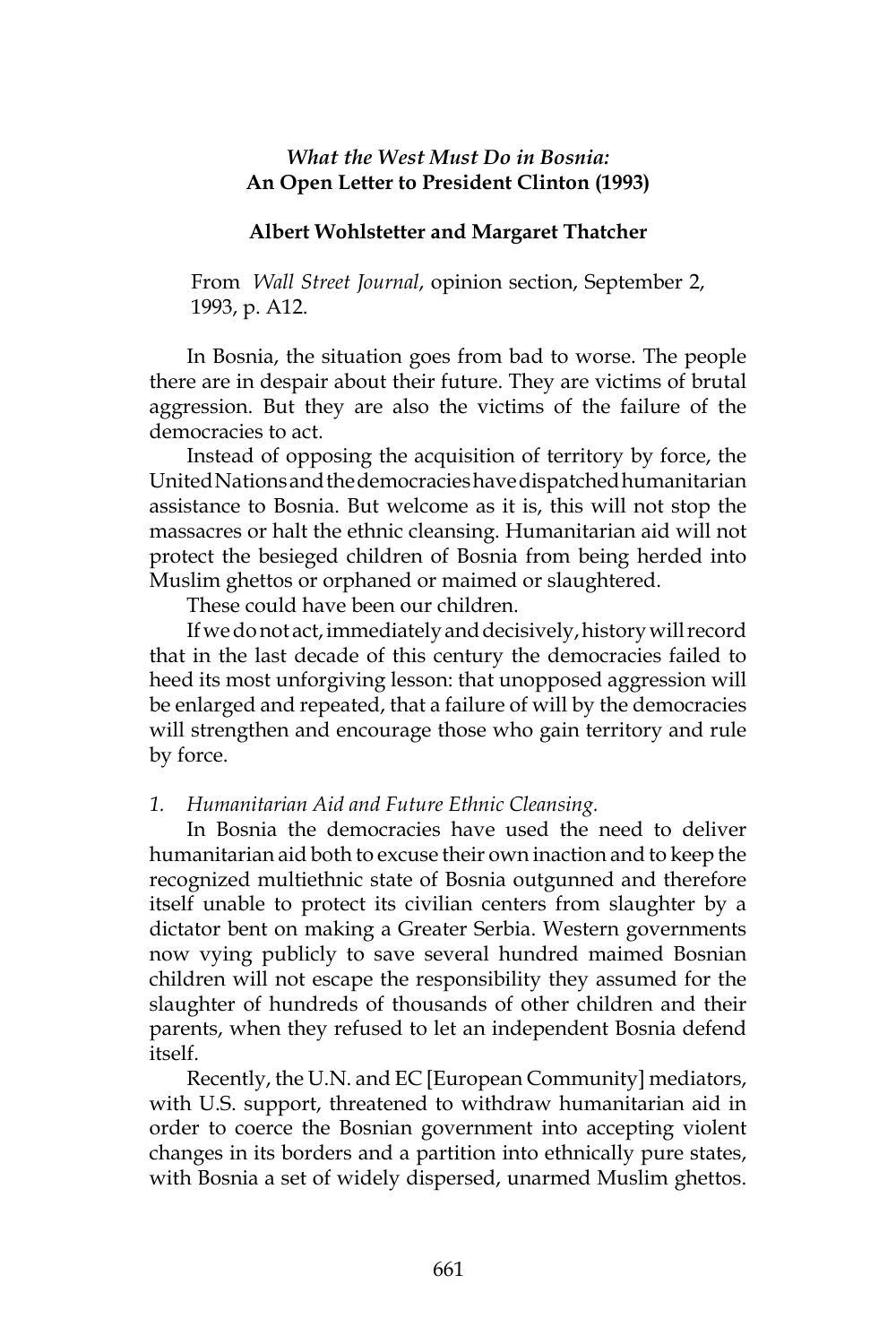But the U.N., the EC and the U.S. have continually condemned such changes and that partition as totally unacceptable. Such a partition, they've said, is unstable: It will mean still more killing, broken families, and the expulsion of millions at a time when Europe is closing its doors to refugees. If the fall of Sarajevo is a preface to a partition creating unarmed Muslim ghettos, it will be a preface also to further disasters, ethnic cleansing and instability in Sarajevo itself and other Bosnian "safe havens" protected only by the U.N., in the rest of the Balkans, and beyond.

Bosnia, unlike Somalia, was no civil war. Like Kuwait, it was a case of clear-cut aggression against a member of the U.N.—a member whose independence the U.S., Europe and the international community have recognized for at least 16 months.

When the Baath dictatorship seized all of Kuwait in August 1990, it tried to erase Kuwaiti identity using rape, torture, the seizure of Kuwaiti passports and the forging of a new identity of Kuwait as a province of Iraq. A coalition of several NATO powers and some non-NATO countries joined the U.S. in demanding and then, in January 1991, compelling Iraq's withdrawal by using first air power throughout Iraq and then ground forces in Kuwait and southern Iraq. The coalition was exercising the right of individual and collective self-defense of each of its members and of Kuwait. It aimed at more than mitigating Kuwait's suffering. The U.N. endorsed the coalition's aim to get Iraq out of Kuwait, and the aims beyond Kuwait to reduce Iraq's power to terrorize its neighbors. But the U.N. exercised no authority over the coalition.

In the same way, the U.S. should now lead a coalition of Western governments that exercises the right of each to individual and collective self-defense. The U.N. Charter does not confer that right; it acknowledges it to be "inherent." Nor is that right conditioned on the secretary-general's approval.

The West's air-to-air fighters overflying Bosnia needed no further preparations to shoot down the command helicopters and helicopter gunships that the Serbs, in yet another blatant violation of their promises, used to drive the Bosnian army from their defenses of Sarajevo on Mounts Igman and Bjelasnica. The West could have done this without elaborate plans to coordinate air strikes against ground targets without endangering U.N. forces on the ground, and without the permission of the secretary-general, Europe's Council of Ministers, the 16 NATO ambassadors and a variety of U.N. commanders—procedures that appear designed to make the fall of Sarajevo a fait accompli. A disaster not only for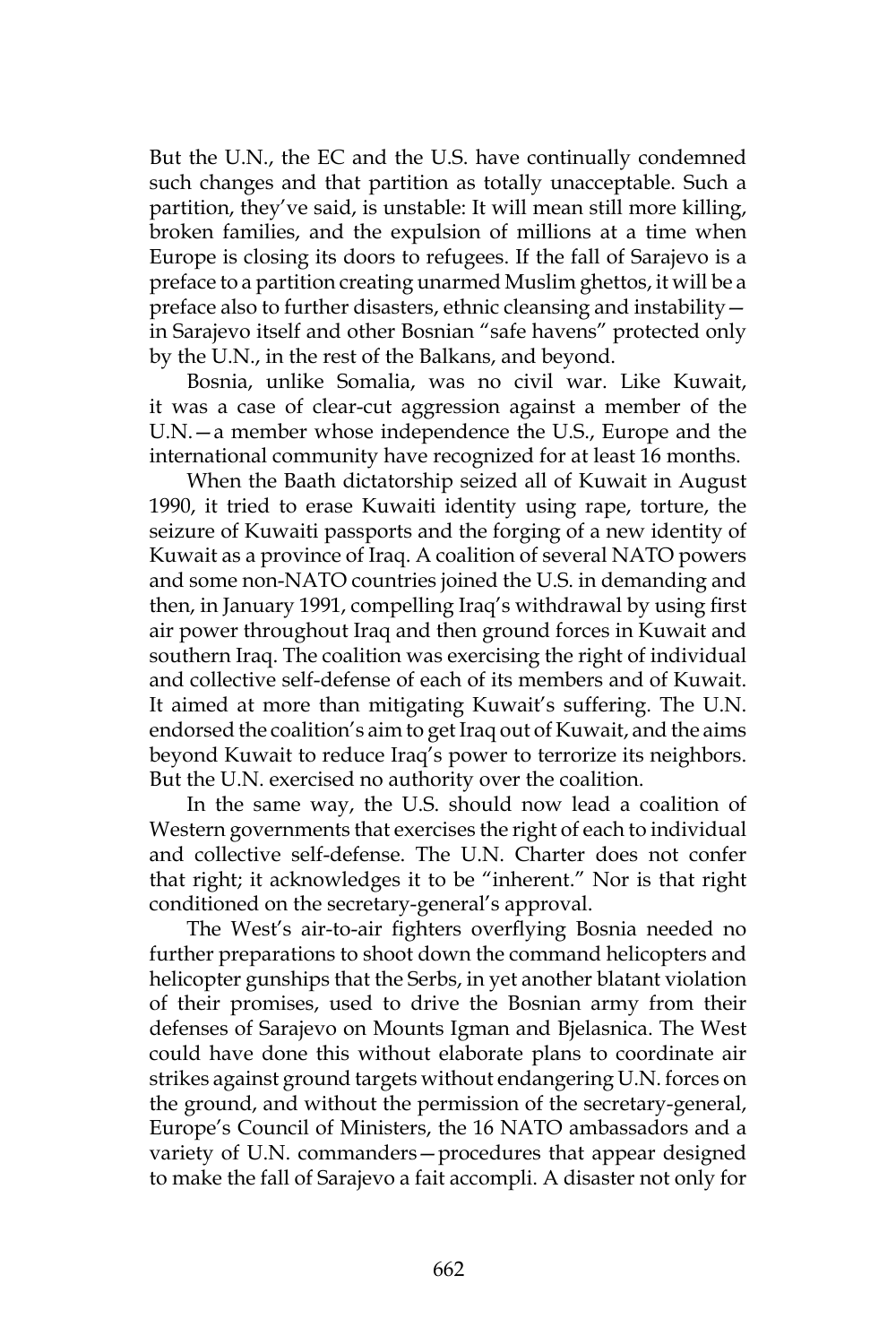the Bosnians, but for the relevance of the U.N., Europe, NATO and the U.S.

Western governments should act now substantially to reduce Serbia's immediate and future power of aggression and ultimately to put the Bosnians in a position where they won't have to rely indefinitely on the protection of the international community.

With this limited political aim, Western air power would play a much larger role, and U.S. and other Western ground forces a much smaller and more transient role, than in U.N.-directed options that look toward an indefinite future of protecting on the ground helpless Muslim ghettos and besieged corridors of supply to them. The ghettos and the corridors to them would be subject to continuing artillery, armor and sniper attacks so long as the source of these attacks in Serbia is left intact.

Air power directed against the present and future potential sources of such attack can be used selectively and discriminately. The no-fly zone could be enforced and defenses suppressed over Serbia as well as Bosnia. And a very high percentage of the military aircraft on the large airfields in Serbia could be destroyed, with minimal danger to Serbian civilians or to UNPROFOR (U.N. Protective Force) troops.

The U.N. alternatives mean a future of ethnic cleansing and endless military protection by the international community.

### *2. Bosnia Is Not History.*

What the West says and does now in Bosnia will affect the future in Bosnia itself; in the rest of the Balkans; and in other newly independent countries that, having gained their freedom when a communist dictatorship fell apart, now find that freedom threatened by former rulers who would, like Milosevic, use the pretext of protecting minorities to retake strategic facilities and territory that their pan-national military has never been reconciled to giving up.

Even now, after 16 months of a perverse Western policy piously condemning the pan-Serbian aggressors while doing nothing to stop the massacres, the West can use military force substantially and discriminately to reduce the power of the poorly motivated and ill-disciplined Serbian Army in Bosnia and its source of support in Serbia itself. And the West can help arm the larger, highly motivated Bosnian Army that still maintains a precarious control of the towns containing most of Bosnia's industry, including its weapons industry. In this way the West can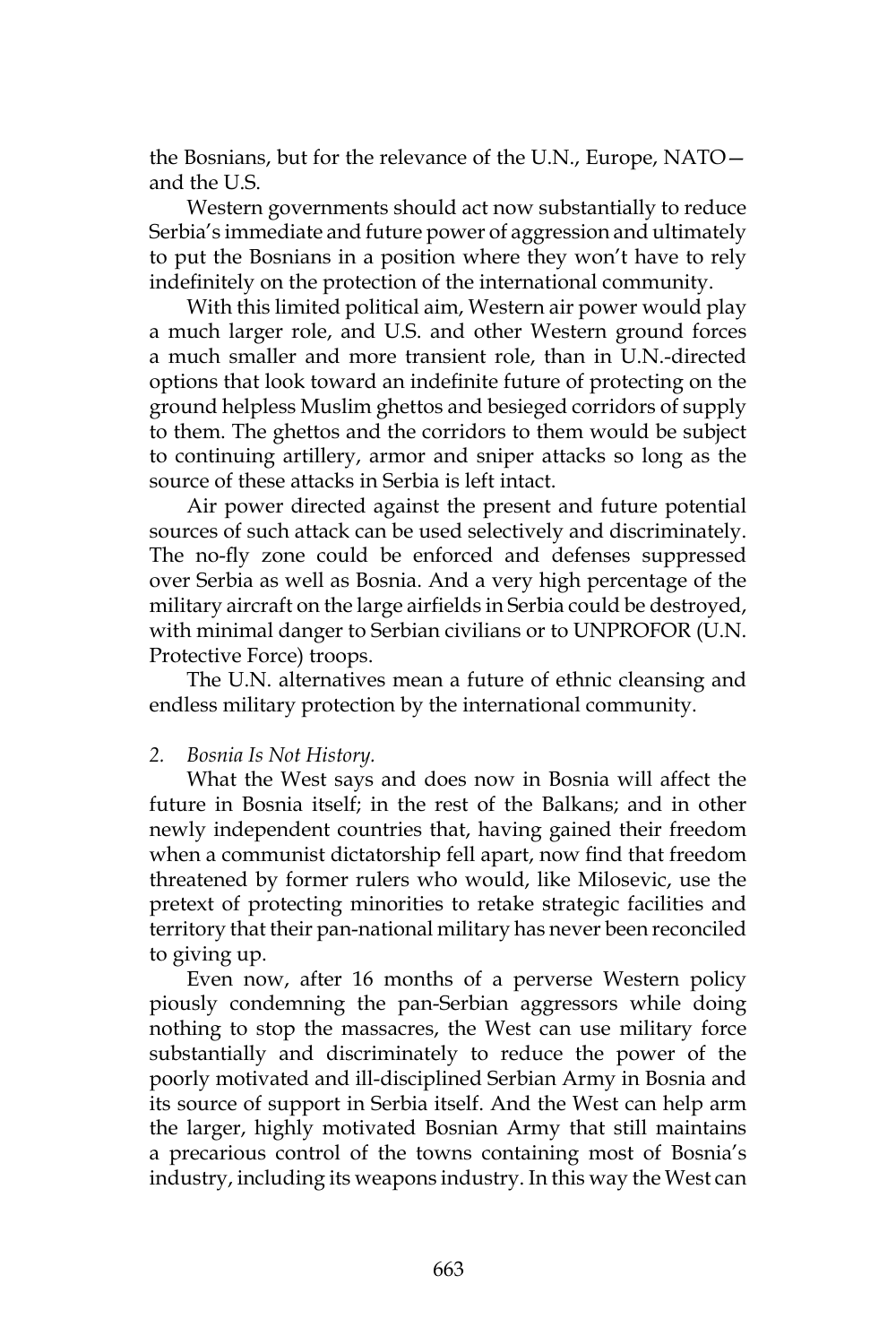improve the odds for the survival of a free multiethnic Bosnia.

On the other hand, if Western mediators and UNPROFOR confine unarmed Bosnian Muslims to small, purified remnants of Bosnia, the public will watch with horror as these ghettos disappear before its eyes on television while Serbs violate this ceasefire—as they have all the others for 23 months in Croatia and Bosnia. A spectacular display, at the same time, of the unshakably naive faith in Serbian promises that underlies Western cynicism. Realpolitik revealed as fantasy in real time.

Even if, like Kuwait in August 1990, all Bosnia (and not just Sarajevo) were seized, it would be essential for the democracies to make clear, as they did in the case of Kuwait, that violent border changes and ethnic cleansing will not stand, whether by Serbia in Croatia and Bosnia, or by Croatia in Bosnia.

If the West does not make that clear, it will have nothing persuasive to say to the Croats and the Serbs who have already renewed the conflict Serbia started two years ago when it used the Yugoslavian Army to seize territory in Croatia and then turned to invading Bosnia. Nor will the West be able to stop Serbian ethnic cleansing of Albanians in Kosovo and of Hungarians in Vojvodina. In Macedonia (unrecognized by either the U.S. or Europe because the Greeks object), where the U.S. and Sweden have deployed ground forces with no clear purpose, Western policy seems even murkier than for the other former Yugoslavian republics. There the West will have nothing coherent to say to resolve potential conflicts among Greeks, Serbs, Albanians, Bulgarians, Turks, and frustrated Macedonian nationalists who may topple the moderate Grigorov. Finally, the West will have nothing to say to discourage the now serious threat presented by pan-nationalists in the former Soviet Union and elsewhere.

# *3. The Role of Force and of Empty Threats.*

Empty threats have a perverse effect.

Against a dictator who will yield only to superior force the West can threaten most ferociously in the hope that threats alone will be enough to stop aggression—that its threats and endless preparations will "send a message." But if the West doesn't use force at all or if it uses it symbolically rather than substantially to reduce Milosevic's power, or if it uses force to coerce Bosnian capitulation, "the message" received will only bring American and Western resolve into contempt.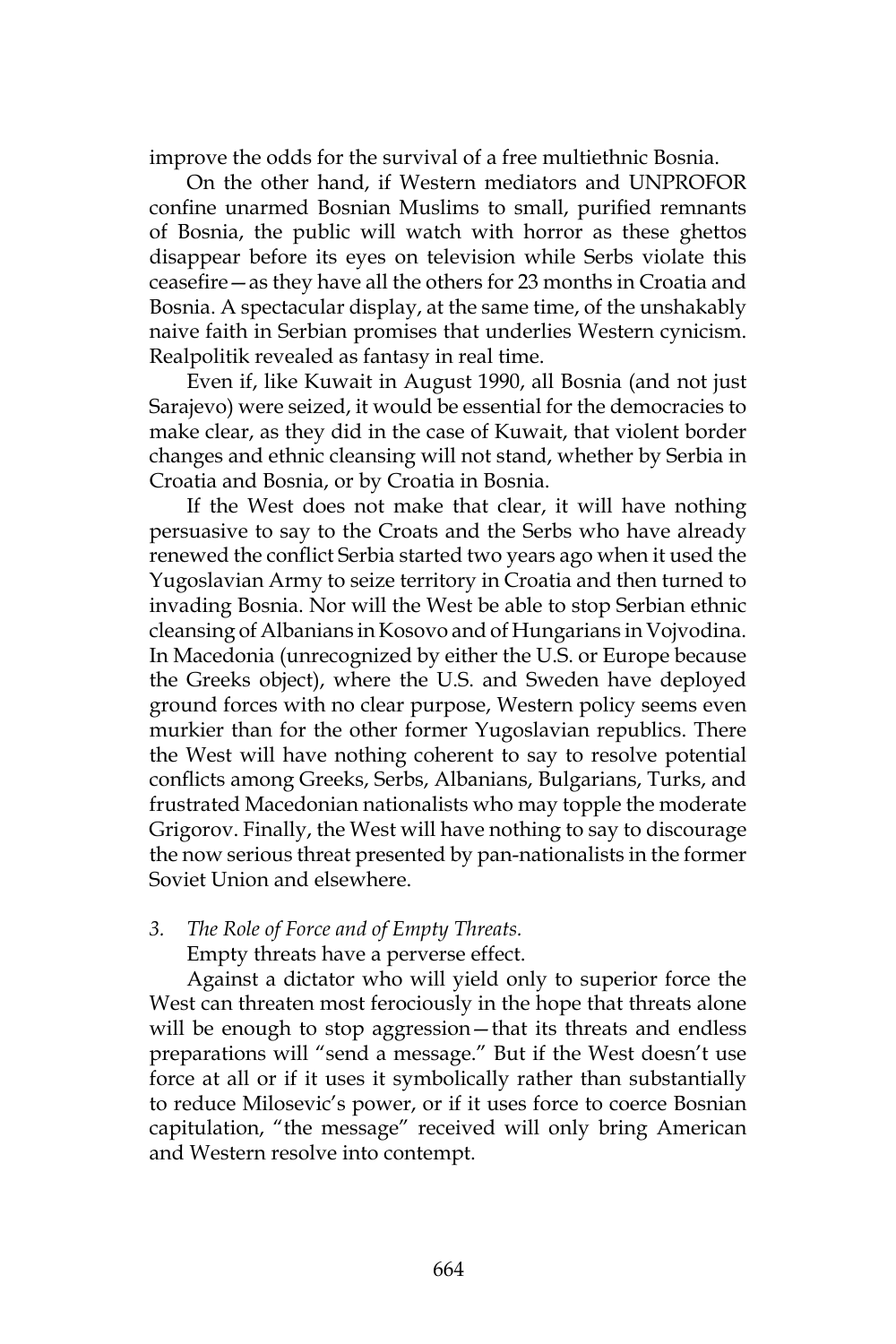## **Signatories:**

Margaret Thatcher, Former Prime Minister of the U.K. George Shultz, Former Secretary of State Prince Sadruddin Aga Khan, Former U.N. High Commissioner for Refugees Frank Carlucci, Former Secretary of Defense Francois Heisbourg, Former Senior Adviser to President Mitterrand Jeane J. Kirkpatrick, Former U.S. Ambassador to the U.N. Zbigniew Brzezinski, Former National Security Adviser to the President William Clark, Former National Security Adviser to the President Paul H. Nitze, Former Chief Adviser on Arms Control Max Kampelman, Former Head of the U.S. Negotiating Team on Nuclear and Space Talks with the Soviet Union Walther Leisler Kiep, Chairman, Atlantik Bruecke (Bonn) Natan Sharansky, Former Soviet prisoner of conscience George Soros, Creator of the Open Society Fund, supporting opposition in Belgrade Murat Karayallin, Mayor of Ankara Elie Wiesel, Nobel Laureate Czeslaw Milosz, Nobel Laureate Joseph Brodsky, Nobel Laureate Susan Sontag, Writer Sir Karl Popper, Philosopher Albert Wohlstetter, Winner, Presidential Medal of Freedom

Morton I. Abramowitz, Pres., Carnegie Endowment for International Peace Fouad Ajami, Johns Hopkins University Mark Almond, Fellow of Oriel College, Oxford University Muhyi Al-Khateeb, Member of Iraqi National Congress (London) Abdulrahman Al-Rashed, Editor in Chief, *Al Majalla* (London) Ivo Banac, Professor of Modern History, Yale University Daniel Bell, Professor Emeritus, Harvard University Ishik K. Camoglu, Political Commentator, *Turkish Times*

---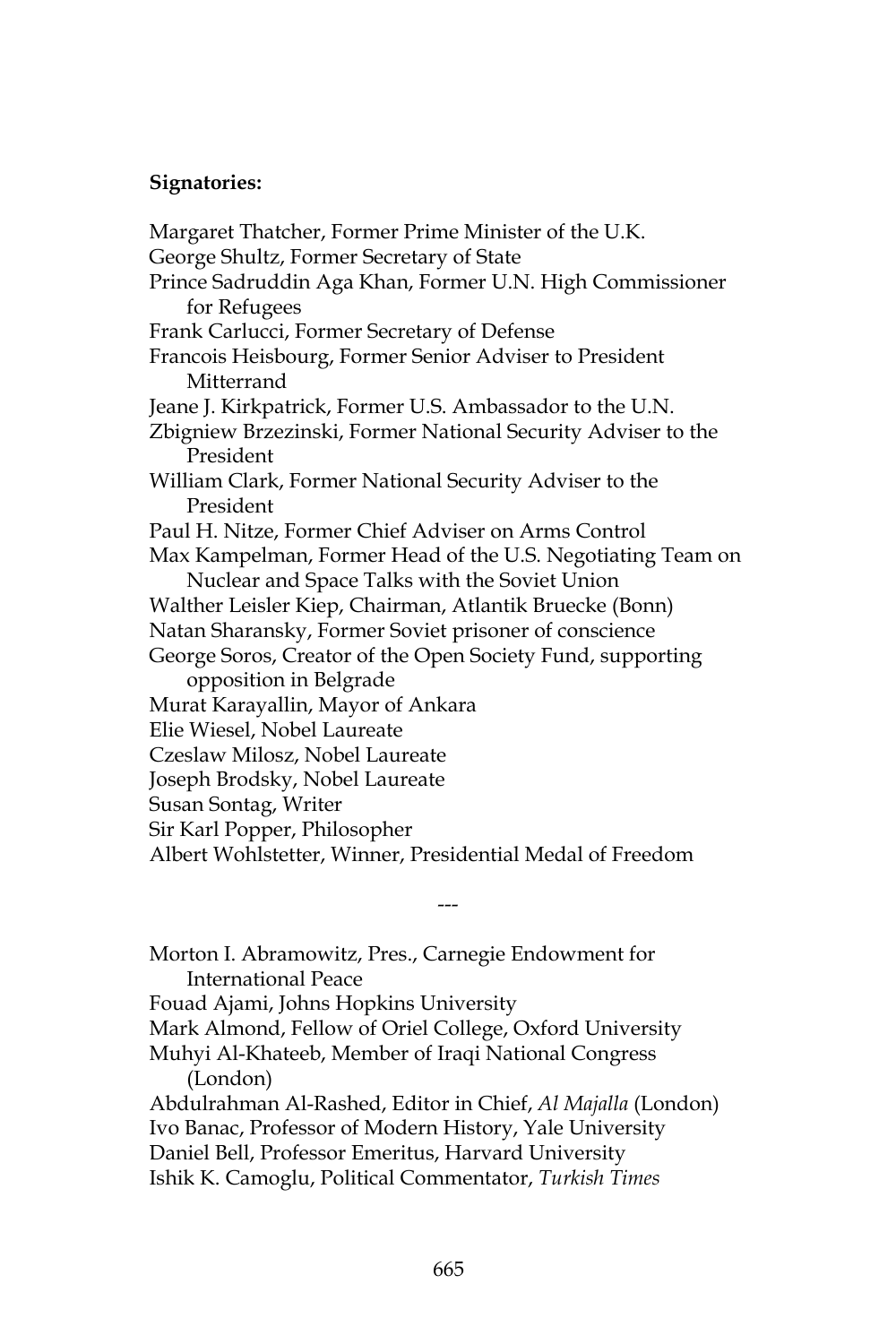David S. Clark, Professor, University of Tulsa Law School John Cogan, Senior Fellow, Hoover Institution Devon Cross, Pres., Donner Canadian Foundation Ihsan Dogramac, Chairman of the Board of Trustees, Bilkent University (Ankara) Robert H. Donaldson, President, University of Tulsa Alfred Dregger, Hon. Chairman of the CDU/CSU, German Bundestag Osama El Baz, Senior Political Adviser to the President of Egypt Sukru Elekdag, Former Turkish Ambassador to Washington Charles W. Fairbanks, Jr., School of Advanced International Studies, Johns Hopkins University Alan Fogelquist, Historian of the Modern Balkans Rend Rahim Francke, Director, Iraq Foundation Gerald Frost, Director, Centre for Policy Studies (London) Frank J. Gaffney, Jr., Former Deputy Assistant Secretary of Defense, International Security Policy Henry Louis Gates, Jr., W.E.B. DuBois Professor of African American Studies, Harvard University Patrick Glynn, Resident Scholar, American Enterprise Institute Zuhair Hamadi, Director, Organization for Human Rights in Iraq Marshal Freeman Harris, Former head of Bosnia desk at the State Dept. Pierre Hassner, Director, *Centre d'Études et de Recherches Internationales* (Paris) Donald Hicks, Former Undersecretary of Defense for Research and Engineering, Department of Defense Fred S. Hoffman, Former Director of Strategic and Theater Forces, Department of Defense Efraim Inbar, Director, Besa Center for Strategic Studies at Bar-Ilan University (Israel) Werner Kaltefleiter, Professor Political Science, Christian-Albrechts University, Kiel (Germany) David Kay, Former Head of the IAEA Inspection Team in Iraq Zalmay Khalilzad, Former Director of Policy Planning, Defense Dept. Altemur Kilic, Former Turkish Deputy Ambassador to the U. N. Teddy Kollek, Mayor of Jerusalem Mirko Kovac, Serbian novelist Salko Krijestorac, Correspondent for *Ljiljan*, "Free Bosnia" magazine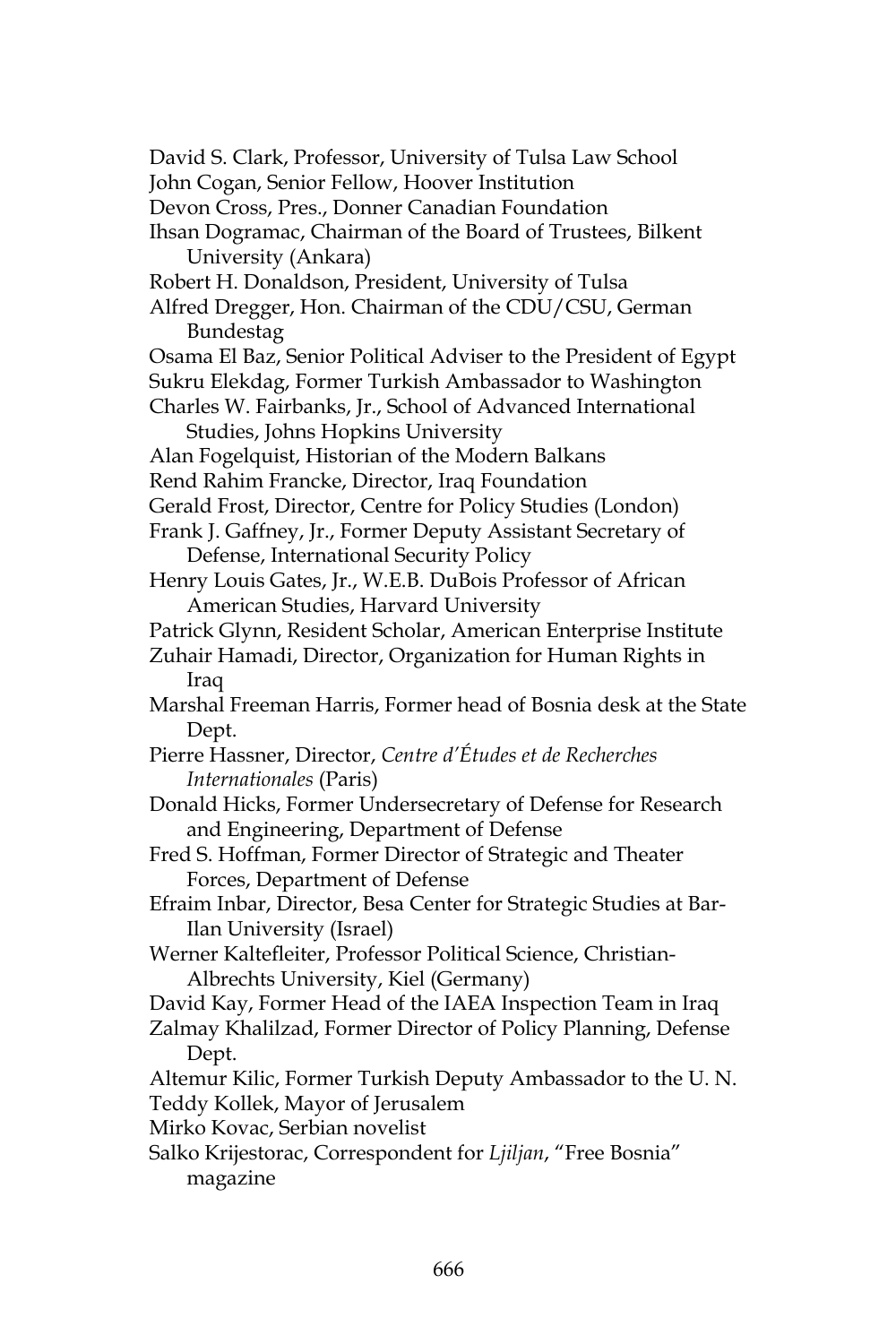Laith Kubba, Member, Iraqi Natl. Congress (London) Beate Lindemann, Executive Vice Chairman, Atlantik-Bruecke (Bonn) Gerhard Lowenthal, Journalist, ZDF-TV, Germany J.J. Martin, Senior Counselor, Presidential Commission on Integrated Long-Term Strategy Stjepan G. Mestrovic, Professor of Sociology, Texas A&M University Joshua Muravchik, Resident Scholar, American Enterprise Institute Uwe Nerlich, Director of Research, *Stiftung Wissenschaft und Politik* (Germany) Emma Nicholson, M.P., Chairman of Iraqi Humanitarian Relief Committee John O'Sullivan, Editor, *National Review* Martin Peretz, Editor-in-Chief and Chairman, *The New Republic* Richard N. Perle, Former Assistant Secretary of Defense for International Security Policy Boris Petrovchich, Chairman, American Committee to Support Democratic Croatia Norman Podhoretz, Editor, *Commentary* Srdja Popovic, Founder of *Vrema*, opposition weekly in Belgrade Reha Poroy, Vice Chairman, the Social and Political Studies Foundation, Ankara Igor Primorac, Professor, Hebrew University, Jerusalem Nasser Rabbat, Assistant Professor, M.I.T. Paul A. Rahe, University of Tulsa Law School Ghassan N. Rassan, Scientist, American Geophysical Union Andras Riedlmayer, Harvard University Peter W. Rodman, Senior Editor, *National Review* Eugene V. Rostow, Former Director, U.S. Arms Control and Disarmament Agency Nicholas Rostow, Former Special Assistant to the President for National Security Affairs Henry S. Rowen, Former Assistant Secretary of Defense for International Security Affairs Stefan Schwarz, Member, German Bundestag Christian Schwarz-Schilling, Member, German Bundestag Namik K. Senturk, Former Governor of Istanbul Ismail Seysal, Former Ambassador of Turkey Albert Shanker, President, American Federation of Teachers Henry Siegman, Executive Director, American Jewish Congress